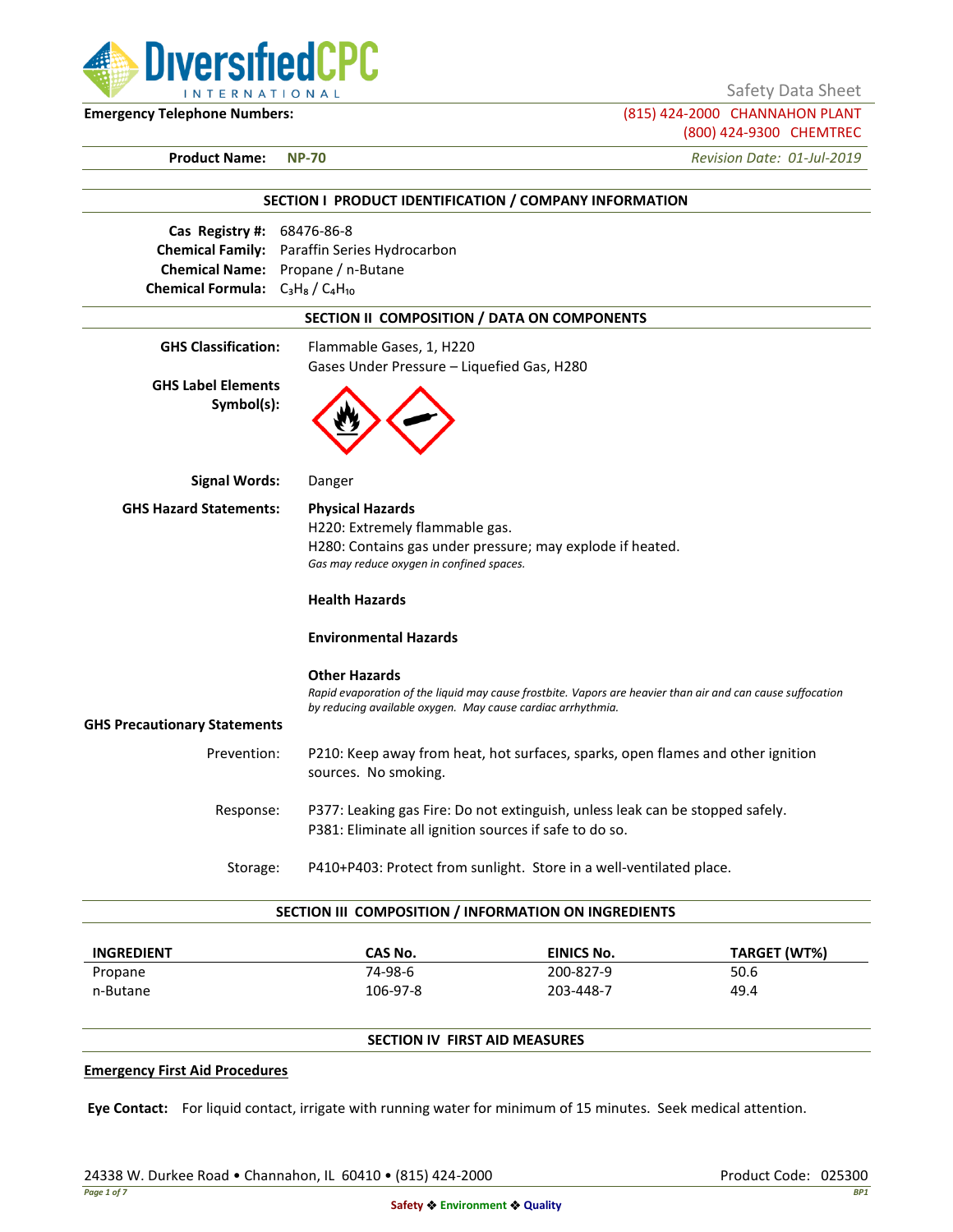

| Skin Contact: For liquid contact, warm areas gradually and get medical attention if there is evidence of frost bite or tissue |
|-------------------------------------------------------------------------------------------------------------------------------|
| damage. Flush area with lukewarm water. Do not rub affected area. If blistering occurs, apply a sterile                       |
| dressing. Seek medical attention.                                                                                             |
|                                                                                                                               |

**Inhalation:** Remove to fresh air. Artificial respiration and/or oxygen may be necessary. Consult a physician. **Ingestion:** This material is a gas under normal atmospheric conditions and ingestion is unlikely.

Most important symptoms and effects

**Acute:** Anesthetic effects at high concentrations.

**Delayed:** None known or anticipated. See Section 11 for information on effects from chronic exposure, if any.

**Notes to Physician:** Epinephrine and other sympathomimetic drugs may initiate cardiac arrhythmias in persons exposed to high concentrations of hydrocarbon solvents (e.g., in enclosed spaces or with deliberate abuse). The use of other drugs with less arrhythmogenic potential should be considered. If sympathomimetic drugs are administered, observe for the development of cardiac arrhythmias.

#### **SECTION V FIRE FIGHTING MEASURES**

### **Suitable Extinguishing Media:**

Water spray, Water mist, Foam, Dry chemical or Carbon Dioxide. Carbon dioxide can displace oxygen. Use caution when applying carbon dioxide in confined spaces.

#### **Fire Fighting Procedures:**

For fires beyond the initial stage, emergency responders in the immediate hazard area should wear protective clothing. When the potential chemical hazard is unknown, in enclosed or confined spaces, a self contained breathing apparatus should be worn. In addition, wear other appropriate protective equipment as conditions warrant (see Section 8). Isolate immediate hazard area and keep unauthorized personnel out. Stop spill/release if it can be done safely. If this cannot be done, allow fire to burn. Move undamaged containers from immediate hazard area if it can be done safely. Stay away from ends of container. Water spray may be useful in minimizing or dispersing vapors and to protect personnel. Cool equipment exposed to fire with water, if it can be done safely.

### **Unusual Fire and Explosion Hazards:**

Extremely flammable. Contents under pressure. This material can be ignited by heat, sparks, flames, or other sources of ignition. The vapor is heavier than air. Vapors may travel considerable distances to a source of ignition where they can ignite, flash back, or explode. May create vapor/air explosion hazard indoors, in confined spaces, outdoors, or in sewers. If container is not properly cooled, it can rupture in the heat of a fire. Drains can be plugged and valves made inoperable by the formation of ice if rapid evaporation of large quantities of the liquefied gas occurs. Do not allow run-off from fire fighting to enter drains or water courses – may cause explosion hazard in drains and may reignite.

**Hazardous Combustion Products**: Combustion may yield smoke, carbon monoxide, and other products of incomplete combustion. Oxides of nitrogen and sulfur may also be formed.

*See Section 9 for Flammable Properties including Flash Point and Flammable (Explosive) Limits.*

### **NPCA - HMIS RATINGS**

| <b>HEALTH</b>              |  |
|----------------------------|--|
| <b>FLAMMABILITY</b>        |  |
| <b>REACTIVITY</b>          |  |
| <b>PERSONAL PROTECTION</b> |  |

**PERSONAL PROTECTION - (***Personal Protection Information To Be Supplied By The User)*

### **SECTION VI ACCIDENTAL RELEASE MEASURES**

**Steps To Be Taken If Material Is Released or Spilled**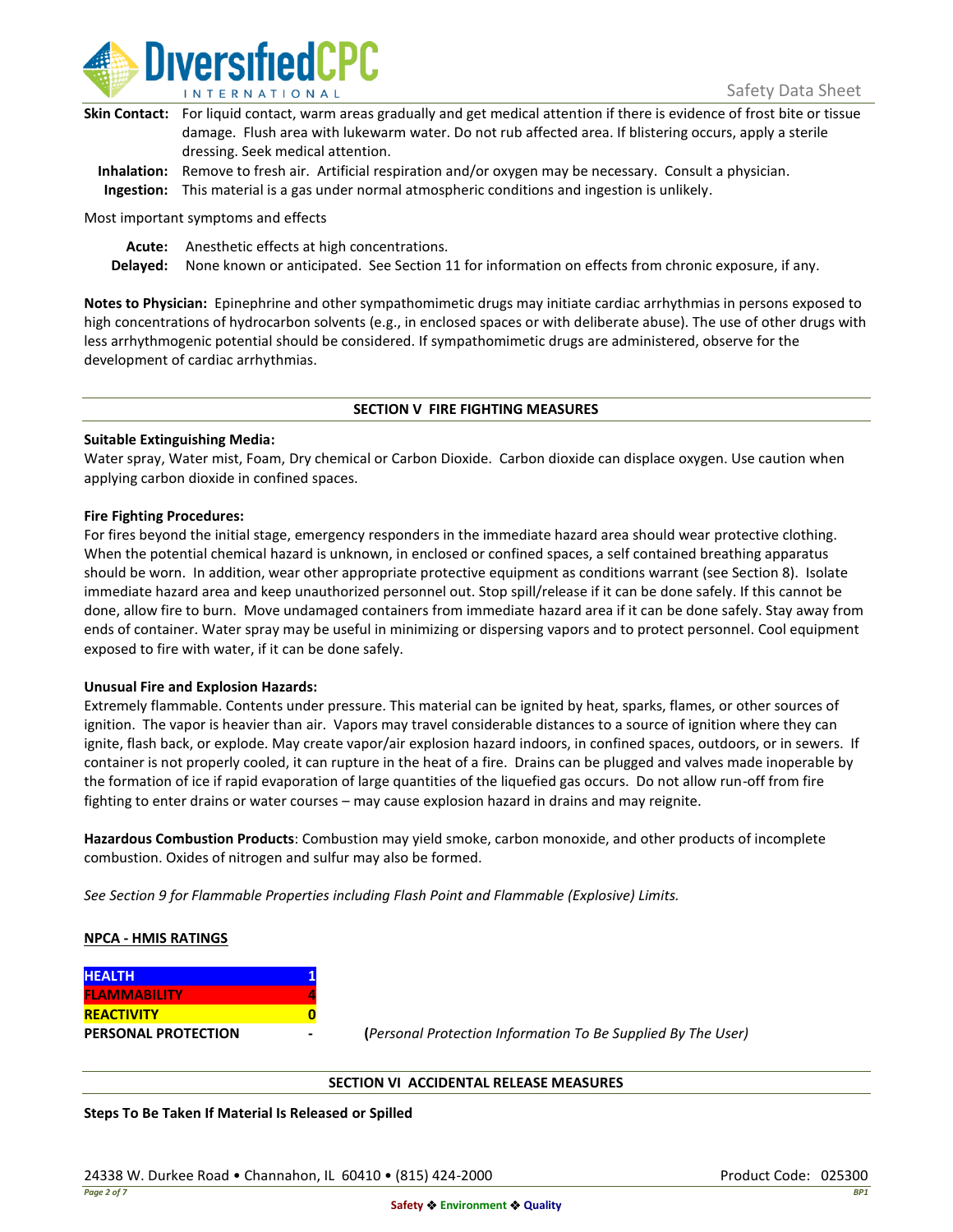

Avoid sources of ignition - ventilate area. Use water fog to evaporate or ventilate. Protect body against contact with liquid. If confined space - use self contained breathing apparatus. Consult local fire authorities.

**Personal Precautions:** Extremely flammable. Spillages of liquid product will create a fire hazard and may form an explosive atmosphere. Keep all sources of ignition and hot metal surfaces away from spill/release if safe to do so. The use of explosion-proof electrical equipment is recommended. Beware of accumulation of gas in low areas or contained areas, where explosive concentrations may occur. Prevent from entering drains or any place where accumulation may occur. Ventilate area and allow to evaporate. Stay upwind and away from spill/release. Avoid direct contact with material. For large spillages, notify persons downwind of the spill/release, isolate immediate hazard area and keep unauthorized personnel out. Wear appropriate protective equipment, including respiratory protection, as conditions warrant (see Section 8). See Sections 2 and 7 for additional information on hazards and precautionary measures.

**Environmental Precautions:** Stop spill/release if it can be done safely. Water spray may be useful in minimizing or dispersing vapors. If spill occurs on water notify appropriate authorities and advise shipping of any hazard.

**Methods for Containment and Clean-Up**: Notify relevant authorities in accordance with all applicable regulations.

Recommended measures are based on the most likely spillage scenarios for this material; however local conditions and regulations may influence or limit the choice of appropriate actions to be taken.

# **SECTION VII HANDLING AND STORAGE**

**Precautions for safe handling:** Comply with state and local regulations covering liquefied petroleum gases. Comply with NFPA Pamphlet #58. Keep away from heat or sources of ignition. Prohibit smoking in areas of storage or use. Take precautionary measures against static discharge. Use good personal hygiene practices and wear appropriate personal protective equipment (see section 8).

Contents are under pressure. Gases can accumulate in confined spaces and limit oxygen available for breathing. Use only with adequate ventilation. The use of explosion-proof electrical equipment is recommended and may be required (see appropriate fire codes). Refer to NFPA-70 and/or API RP 2003 for specific bonding/grounding requirements. Electrostatic charge may accumulate and create a hazardous condition when handling or processing this material. To avoid fire or explosion, dissipate static electricity during transfer by grounding and bonding containers and equipment before transferring material.

Do not enter confined spaces such as tanks or pits without following proper entry procedures such as ASTM D-4276 and 29CFR 1910.146.

**WARNING**: Unless otherwise specifically indicated, no odorant is added to this product. You cannot depend upon your sense of smell for leak detection! Ensure appropriate gas detection is available and working for the detection of leaks.

**Conditions for safe storage:** Keep container(s) tightly closed and properly labeled. Use and store this material in cool, dry, well ventilated areas away from heat, direct sunlight, hot metal surfaces, and all sources of ignition. Store only in approved containers. Post area "No Smoking or Open Flame." Keep away from any incompatible material (see Section 10). Protect container(s) against physical damage. Outdoor or detached storage is preferred. Indoor storage should meet OSHA standards and appropriate fire codes.

"Empty" containers retain residue and may be dangerous. Do not pressurize, cut, weld, braze, solder, drill, grind, or expose such containers to heat, flame, sparks, or other sources of ignition. They may explode and cause injury or death. Avoid exposing any part of a compressed-gas cylinder to temperatures above 125F (51.6C).

Gas cylinders should be stored outdoors or in well ventilated storerooms at no lower than ground level and should be quickly removable in an emergency.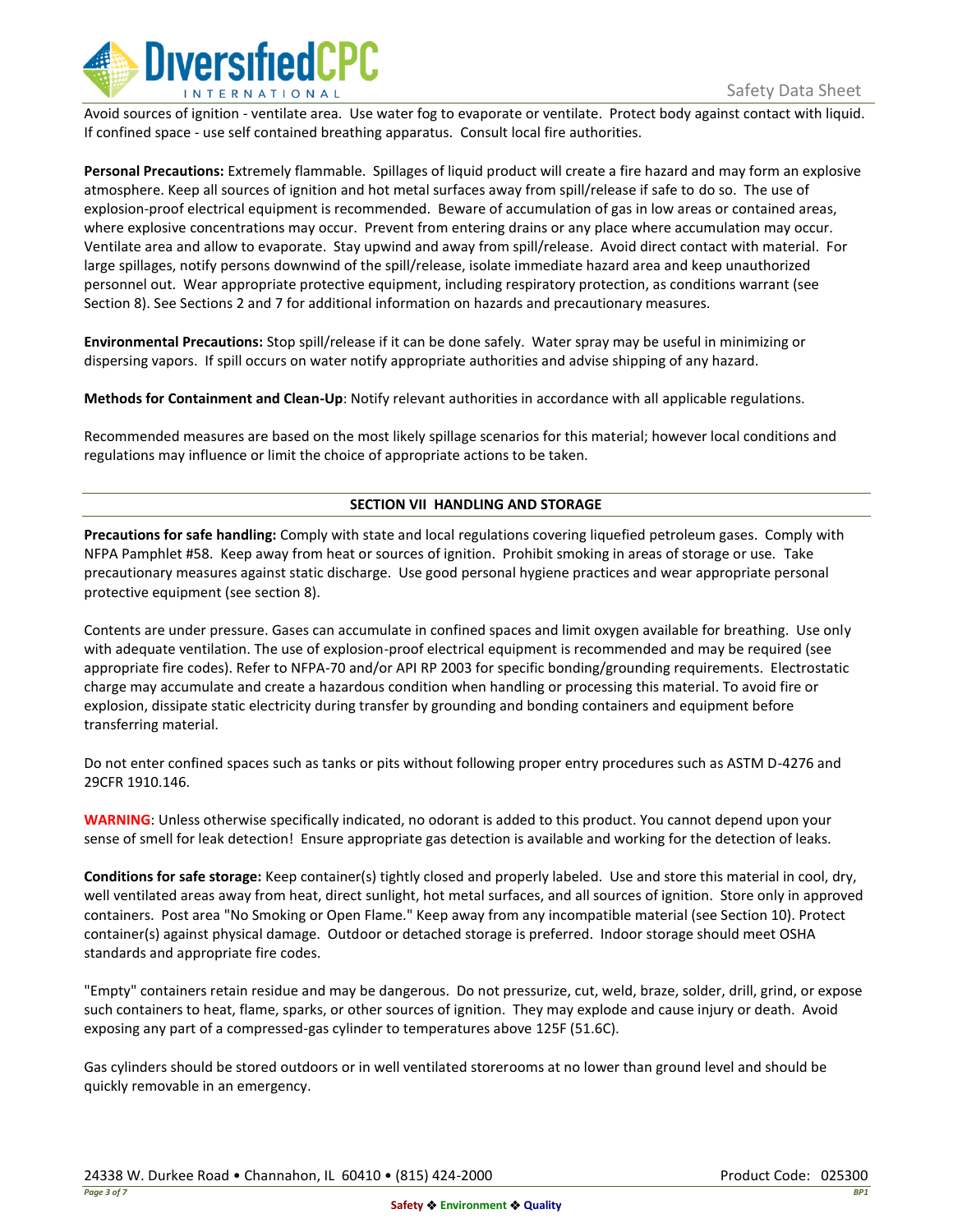

## **SECTION VIII EXPOSURE CONTROLS / PERSONAL PROTECTION**

## **Exposure Limits**

| Component                                           |                                                                                                                                                                                                                                                                                                                                                                                                                                                                                                                                            | <b>ACIGH</b><br>TLV (TWA) | <b>ACIGH</b><br><b>TLV (STEL)</b> | <b>OSHA PEL</b><br>(TWA) | <b>OTHER PEL</b> |
|-----------------------------------------------------|--------------------------------------------------------------------------------------------------------------------------------------------------------------------------------------------------------------------------------------------------------------------------------------------------------------------------------------------------------------------------------------------------------------------------------------------------------------------------------------------------------------------------------------------|---------------------------|-----------------------------------|--------------------------|------------------|
| Propane                                             |                                                                                                                                                                                                                                                                                                                                                                                                                                                                                                                                            | Simple                    | Simple                            | 1000 ppm                 |                  |
|                                                     |                                                                                                                                                                                                                                                                                                                                                                                                                                                                                                                                            | Asphyxiant                | Asphyxiant                        |                          |                  |
| n-Butane                                            |                                                                                                                                                                                                                                                                                                                                                                                                                                                                                                                                            |                           | 1000 ppm                          |                          |                  |
| <b>Engineering Controls:</b>                        | If current ventilation practices are not adequate to maintain airborne concentrations below<br>the established exposure limits, additional engineering controls may be required.                                                                                                                                                                                                                                                                                                                                                           |                           |                                   |                          |                  |
| <b>Personal Protection:</b><br>Eye/Face Protection: | The use of eye protection (such as splash goggles) that meets or exceeds ANSI Z.87.1 is<br>recommended when there is potential liquid contact to the eye. Depending on conditions<br>of use, a face shield may be necessary.                                                                                                                                                                                                                                                                                                               |                           |                                   |                          |                  |
| Skin Protection:                                    | Impervious, insulated gloves recommended.                                                                                                                                                                                                                                                                                                                                                                                                                                                                                                  |                           |                                   |                          |                  |
| <b>Respiratory Protection:</b>                      | A NIOSH approved, self-contained breathing apparatus (SCBA) or equivalent operated in a<br>pressure demand or other positive pressure mode should be used in situations of oxygen<br>deficiency (oxygen content less than 19.5 percent), unknown exposure concentrations, or<br>situations that are immediately dangerous to life or health (IDLH).<br>A respiratory protection program that meets or is equivalent to OSHA 29 CFR 1910.134 and<br>ANSI Z88.2 should be followed whenever workplace conditions warrant a respirator's use. |                           |                                   |                          |                  |

Suggestions provided in this section for exposure control and specific types of protective equipment are based on readily available information. Users should consult with the specific manufacturer to confirm the performance of their protective equipment. Specific situations may require consultation with industrial hygiene, safety, or engineering professionals.

## **SECTION IX PHYSICAL AND CHEMICAL PROPERTIES**

| <b>Odor Threshold: No Data</b>                | <b>pH:</b> Not Applicable | <b>Appearance &amp; Odor:</b> Clear, colorless liquefied gas with sweet petroleum odor. |                                                   |
|-----------------------------------------------|---------------------------|-----------------------------------------------------------------------------------------|---------------------------------------------------|
| <b>Melting / Freezing Point:</b> No Data      |                           | Initial Boiling Point / Range: $-25.3$ TO $+31.1$ °F                                    |                                                   |
| Flash Point (Method): -156 °F (Estimated)     |                           |                                                                                         | <b>Evaporation Rate:</b> $>1$ (Ethyl Ether = 1.0) |
| Lower Explosion Limit: 1.9% (vol.) Gas in air |                           | Upper Explosion Limit: 9.5% (vol.) Gas in air                                           |                                                   |
| Vapor Pressure @ 70 °F: 70 PSIG               |                           | <b>Vapor Density (air = 1.00):</b> 1.728                                                |                                                   |
| <b>Specific Gravity (H2O = 1.00):</b> $0.543$ |                           | Solubility in Water @ 70 °F: 0.008%                                                     |                                                   |
| Percent Volatile by Volume: 100%              |                           | Auto-ignition temperature: No Data                                                      |                                                   |
| <b>Decomposition Data:</b> No Data            |                           | Viscosity: No Data                                                                      |                                                   |

### **SECTION X STABILITY AND REACTIVITY**

| <b>Stability:</b> Stable                     |
|----------------------------------------------|
| Hazardous Polymerization: Can not occur      |
| None.                                        |
| Carbon monoxide, volatile hydrocarbon vapors |
| High heat, spark, and open flames            |
|                                              |

# **SECTION XI TOXICOLOGICAL INFORMATION**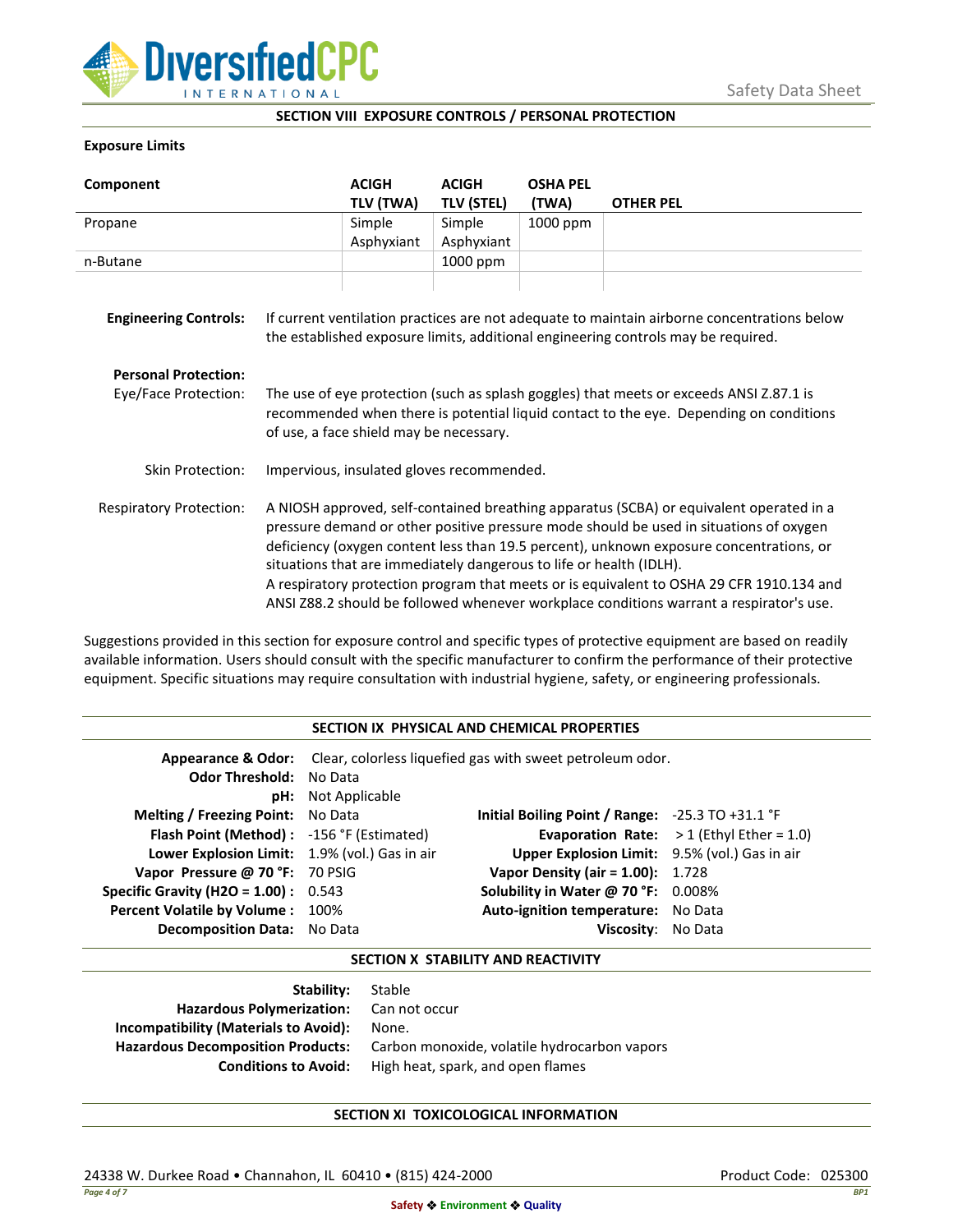

# **Effects Of Over Exposure**

**Ingestion:** Aspiration hazard!

- **Inhalation:** Inhalation of vapor may produce anesthetic effects and feeling of euphoria. Prolonged overexposure can cause rapid breathing, headache, dizziness, narcosis, unconsciousness, and death from asphyxiation, depending on concentration and time of exposure.
- **Skin Contact:** Contact with evaporating liquid can cause frostbite.

**Eye Contact:** Liquid can cause severe irritation, redness, tearing, blurred vision, and possible freeze burns.

**Specific Target Organ Toxicity (Single Exposure):** Not expected to cause organ effects from single exposure. **Specific Target Organ Toxicity (Repeated Exposure):** Not expected to cause organ effects from repeated exposure. **Carcinogenicity:** Not expected to cause cancer. This substance is not listed as a carcinogen by IARC, NTP or OSHA. **Germ Cell Mutagenicity:** Not expected to cause heritable genetic effects.

**Reproductive Toxicity:** Not expected to cause reproductive toxicity.

**Other Comments:** High concentrations may reduce the amount of oxygen available for breathing, especially in confined spaces. Hypoxia (inadequate oxygen) during pregnancy may have adverse effects on the developing fetus.

# **Information on Toxicological Effects of Components**

# **Propane**

*Target Organs:* No systemic or neurotoxic effects were noted in rats exposed to concentrations of propane as high as 12,000 ppm for 28 days.

*Reproductive Toxicity:* No adverse reproductive or developmental effects were observed in rats exposed to propane; no observed adverse effect level = 12,000 ppm.

# **n-Butane**

*Target Organs:* No systemic or neurotoxic effects were noted in rats exposed to concentrations of butane as high as 9,000 ppm for 28 days.

*Reproductive Toxicity:* No adverse reproductive or developmental effects were observed in rats exposed to butane; no observed adverse effect level = 12,000 ppm.

# **Isobutane**

*Target Organs:* No systemic or neurotoxic effects were noted in rats exposed to concentrations of isobutane as high as 9,000 ppm for 28 days.

*Reproductive Toxicity:* No adverse developmental effects were observed in rats exposed to concentrations of isobutane as high as 9000 ppm. Fertility and mating indices may have been affected at 9000 ppm but no effects were observed at 3000 ppm.

# **SECTION XII ECOLOGICAL INFORMATION**

**Toxicity:** Petroleum gases will readily evaporate from the surface and would not be expected to have significant adverse effects in the aquatic environment. Classification: No classified hazards.

**Persistence and Degradability:** The hydrocarbons in this material are expected to be inherently biodegradable. In practice, hydrocarbon gases are not likely to remain in solution long enough for biodegradation to be a significant loss process.

**Bioaccumulative Potential:** Not expected as having the potential to bioaccumulate.

**Mobility in Soil:** Due to the extreme volatility of petroleum gases, air is the only environmental compartment in which they will be found. In air, these hydrocarbons undergo photodegradation by reaction with hydroxyl radicals with half-lives ranging from 3.2 days for n-butane to 7 days for propane.

**Other Adverse Effects:** None anticipated.

### **SECTION XIII DISPOSAL INFORMATION**

### **Waste Disposal**

(1) Mechanical Recovery

24338 W. Durkee Road • Channahon, IL 60410 • (815) 424-2000 Product Code: 025300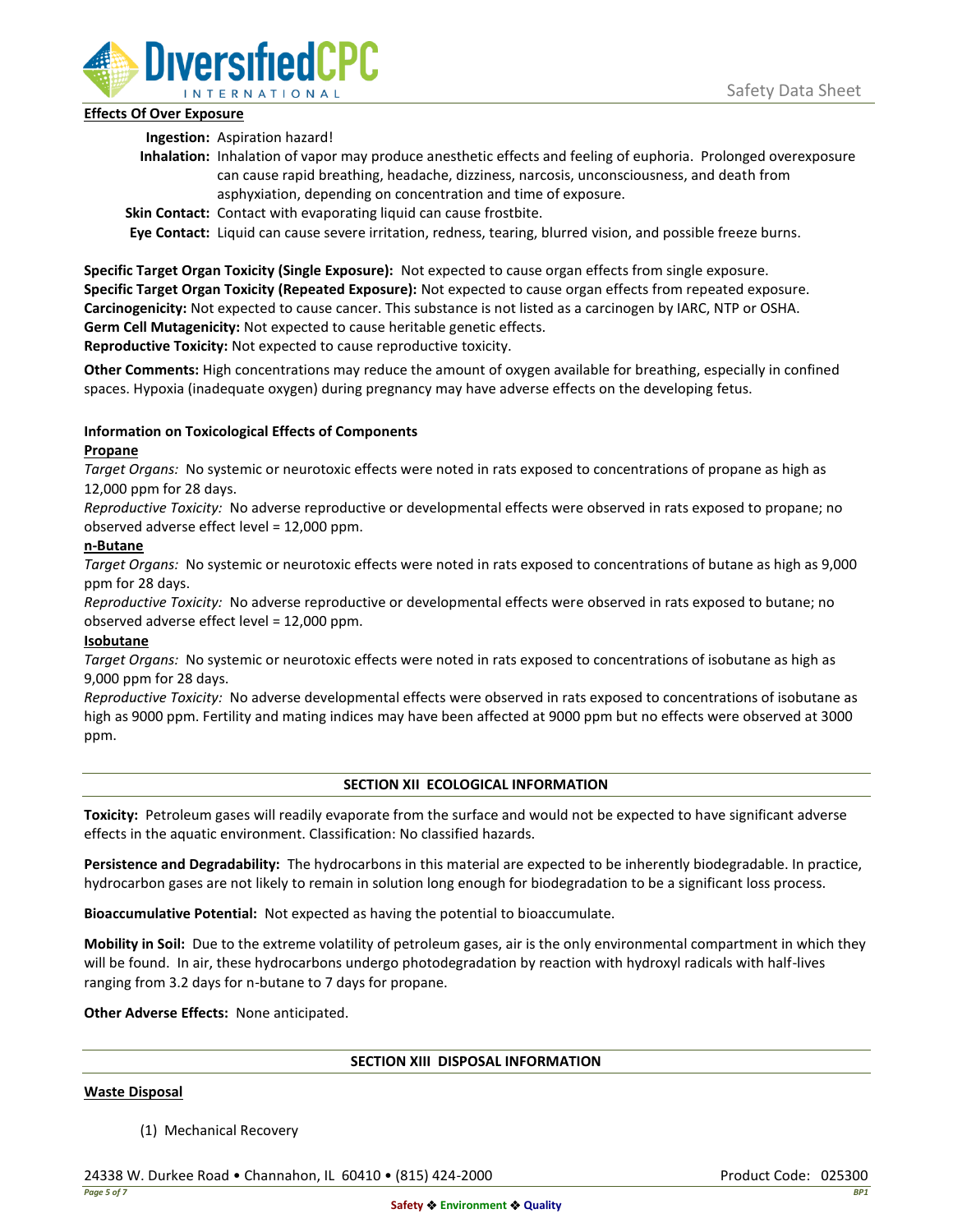

(2) Flare-Off At Safe Location (Vapors)

(3) Exhaust to Atmosphere in Safe Location (No Open Flames)

*\*\* Comply With All State and Local Regulations \*\**

### **SECTION XIV TRANSPORT INFORMATION**

### **Transport Information**

UN1075, Petroleum Gases, Liquefied , 2.1

# **SECTION XV REGULATIONS**

## **Regulatory Information**

### **Chemical Inventories**

**USA TSCA:** All components of this product are listed on the TSCA Inventory. **Europe Einecs:** All components in this product are listed on EINECS **Canada Domestic Substances List (DSL):** This product and/or all of its components are listed on the Canadian DSL. **Australia AICS:** All components of this product are listed on AICS. **Korea ECL:** All components in this product are listed on the Korean Existing Chemicals Inventory (KECI). **Japan Miti (ENCS):** All components of this product are listed on MITI.

#### **SARA Title III:**

### **CERCLA/SARA (Section 302) Extremely Hazardous Substances and TPQs (in pounds):**

This material does not contain any chemicals subject to the reporting requirements of SARA 302 and 40 CFR 372.

### **SARA (311, 312) Hazard Class:**

| Acute Health:    | Yes |
|------------------|-----|
| Chronic Health:  | No  |
| Fire Hazard:     | Yes |
| Pressure Hazard: | Yes |

**SARA (313) Chemicals:** Not listed

**California Proposition 65:** This material does not contain any chemicals which are known to the State of California to cause cancer, birth defects or other reproductive harm at concentrations that trigger the warning requirements of California Proposition 65.

### **EC Classification:**



F+ Extremely flammable

**Risk phrases:** 12 Extremely flammable.

## **Safety phrases:**

9 Keep container in a well-ventilated place.

16 Keep away from sources of ignition -No smoking.

33 Take precautionary measures against static discharges.

### **SECTION XVI OTHER INFORMATION**